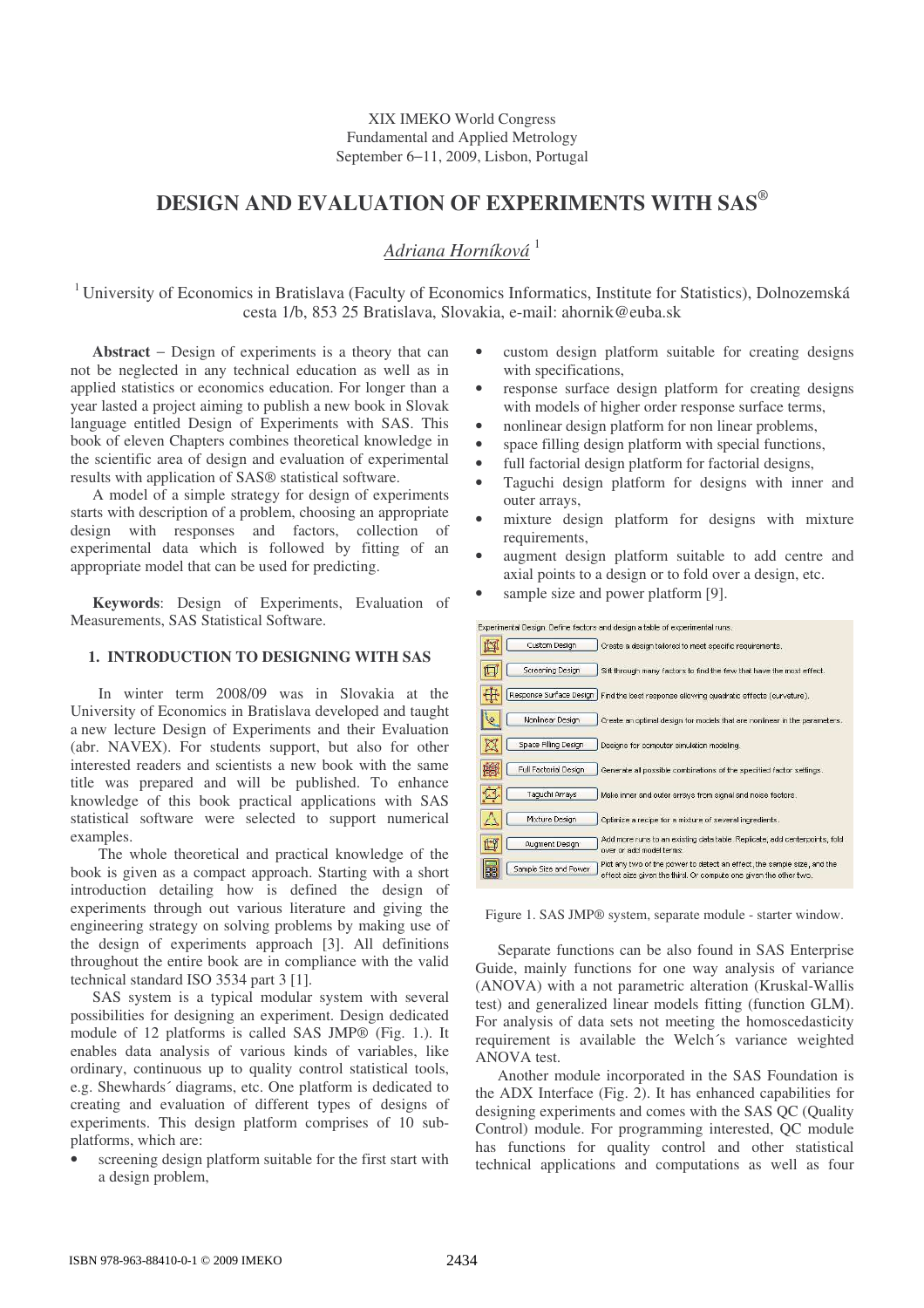functions relating to statistical design of experiments (PLAN, FACTEX, OPTEX, ANOM) [6-8].

|                         | <b>RUN</b> | <b>BRAND</b> | <b>BAKETIME</b> | <b>BAKETEMP PAN MATL</b> | <b>STIRRING</b> | ۸         | Define Variables              |
|-------------------------|------------|--------------|-----------------|--------------------------|-----------------|-----------|-------------------------------|
| $\overline{\mathbf{1}}$ |            | 1 Cheap      | 20              | 350 Aluminum             | Spoon           | $\bullet$ | <b>Design Details</b>         |
| $\overline{2}$          |            | 2 Cheap      | 20 <sup>1</sup> | 350 Nonstick             | Mixer           | ×         |                               |
| $\overline{\mathbf{3}}$ |            | 3 Cheap      | 20              | 400 Aluminum             | Mixer           | $\star$   | <b>Customization Details.</b> |
| $\ddot{4}$              |            | 4 Cheap      | 20              | 400 Nonstick             | Spoon           | $\star$   | <b>Edit Responses</b>         |
| 5                       |            | 5 Cheap      | 30              | 350 Aluminum             | Mixer           | ×.        |                               |
| ĥ                       |            | 6 Cheap      | 30              | 350 Nonstick             | Spoon           | ×.        | Explore                       |
| $\overline{1}$          |            | 7 Cheap      | 30              | 400 Aluminum             | Spoon           | $\star$   | Fit                           |
| $\overline{\mathbf{a}}$ |            | 8 Cheap      | 30              | 400 Nonstick             | Mixer           | $\star$   | Optimize                      |
| 9                       |            | 9 Expensive  | 20              | 350 Aluminum             | Mixer           | ±.        |                               |
| 10                      |            | 10 Expensive | 20 <sub>1</sub> | 350 Nonstick             | Spoon           | ź.        | <b>Experiment Notes</b>       |
| 11                      | 11         | Expensive    | 20              | 400 Aluminum             | Spoon           | $\star$   |                               |
| 12                      |            | 12 Expensive | 20              | 400 Nonstick             | Mixer           | $\star$   | Report                        |
| 13                      |            | 13 Expensive | 30              | 350 Aluminum             | Spoon           | ×.        |                               |
| 14                      |            | 14 Expensive | 30              | 350 Nonstick             | Mixer           | ź.        |                               |
| 15                      |            | 15 Expensive | 30              | 400 Aluminum             | Mixer           | $t -$     |                               |
| 16                      |            | 16 Expensive | 30              | 400 Nonstick             | Spoon           |           |                               |

Figure 2. The ADX Interface starting window with data.

## **2. STEPS FOR DESIGNING AN EXPERIMENT**

The overall engineering strategy of using the theory of design of experiments can be very simplified described in the following five steps. First comes the description of the problem under consideration, followed by designing a comprehensive experiment, realization of it and then based on creating a suitable statistical model with appropriate analysis and the analyzed problem evaluation and interpretation represent the solution. Very often not just statistical computational methods, but also graphical representation is used for data evaluation. Next a prediction for a new observation or treatment can be made and experimentally proven.



Figure 3. Screening design platform, input window for defining responses and factors accompanied with designs´ proposal in window part Choose a Design.

Not loosing on generality the design of experiments can be described in several steps:

- selection of responses, factors, their kinds and levels, blocks, defining experimental space and constrains;
- determine interaction terms, sample size, repeats, qualities of the proposed design (orthogonality, rotatability, optimality, etc.), see Figure 3;
- gather experimental data and analysis of results, if needed predict [9].

System SAS JMP*®* provides the user with different types of factors. They can be continuous that is that they are exclusively numeric data types. Continuous factors have values defined by lower and upper limits. Categorical factors can be either numeric or character that is ordered by numeric magnitude or sorting sequence. Blocking factors are similar with categorical factors, but the number of runs is limited. Covariate factors are not controllable, but their values are known in advance. Mixture factors are continuous factors that are ingredients in a mixture. Constant factors do not change their values during the experiment. Uncontrolled factors have values that can not be controlled during the experiment, but in the same time these are factors that should be included in the model [3, 9].

### *2.1. One factor designs*

First Chapter is dedicated to one factor experiments. Introducing analysis of variance with several tests, like equality of variances test (homoscedasticity test), normal distribution requirement proof, testing of residuals up to multiple comparison after rejecting the null hypothesis of equality of the response mean values for all levels of the tested factor. More important from the point of view of the design is to properly distinguish between fixed and random factors. Such definition of a factor is based on the technical knowledge or experimental experiences.

In general after the decision on kind of used factor in the design was made, the appropriate model is mostly given. Throughout the entire book are used linear additive models. The model of one factor designs consists of a general mean value which is constant  $(\mu)$  plus one factor called A and the independent random errors  $(\varepsilon_{ij})$ . All these terms added together build the parametric model of response, here  $y_{ij}$  in (1), when the requirement of normal distribution of random errors in (2) and the homoscedasticity of variances in (3) are met, as follows

when

$$
y_{ij} = \mu + \alpha_i + \varepsilon_{ij} \tag{1}
$$

$$
\varepsilon_{ij} \sim N\left(0, \sigma_e^2\right) \tag{2}
$$

Factor itself can be of two kinds. They can be fixed, so called fixed factors. Lets assume a balanced one factor experiment (3)

$$
n_1 = n_2 = \dots = n_a = n \tag{3}
$$

with  $n_i$  being the sample subset size for a given level of the fixed factor A. In this case the factor A is defined with *a*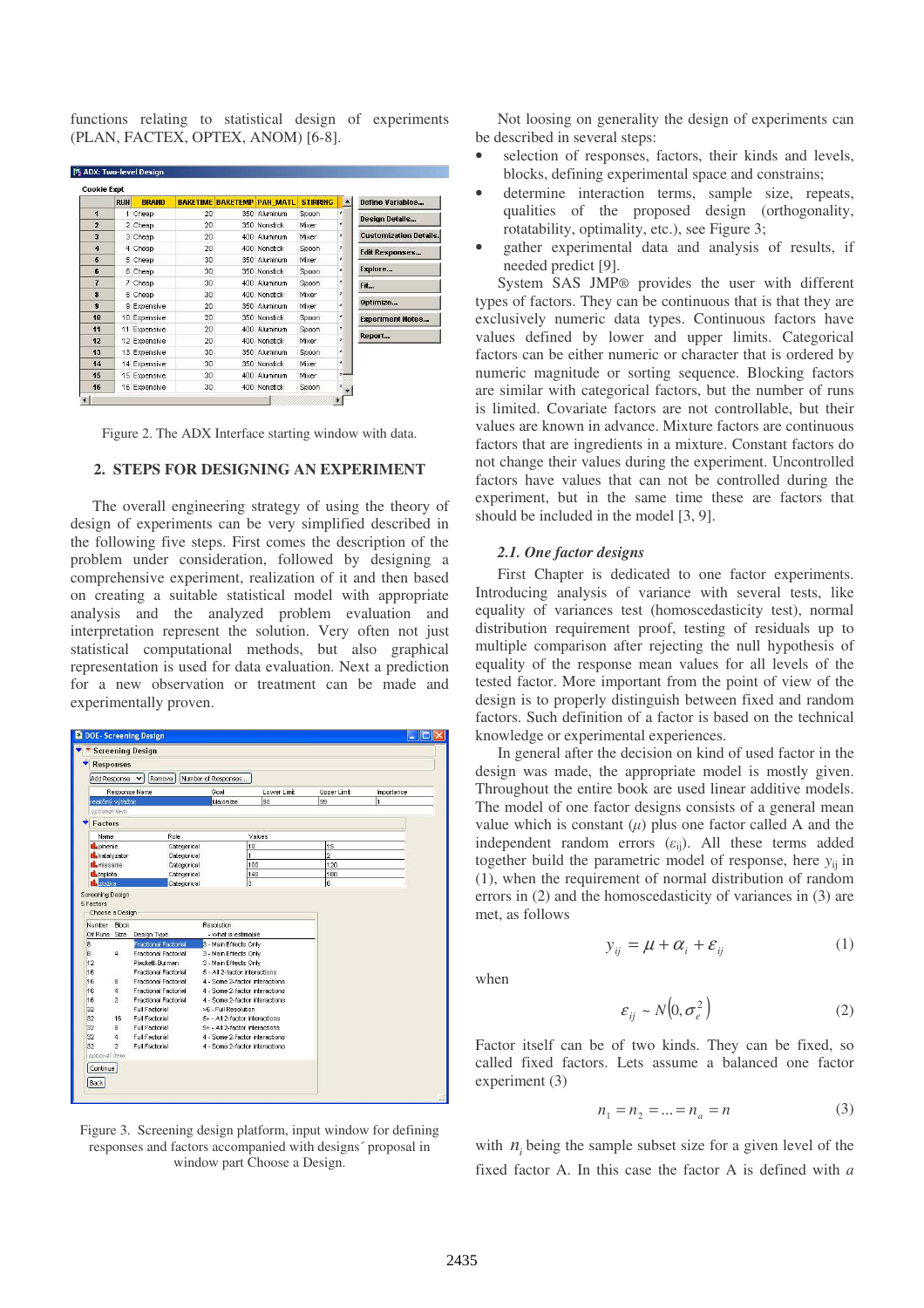different fixed levels  $(i = 1,2,...,a)$  that are designated in the model (1) as  $\alpha$ <sub>i</sub>. An example of a fixed levels factor could be a factor defining the concentration while producing paper and the response variable is the strength of the paper.

If response is statistically significantly different for different levels of factor A, we can declare such factor A being influential on the response. The statistical hypothesis testing to decide on this issue is based on the null hypothesis that assumes equal influences at different factor levels on the response. For a factor with fixed levels, this test would be as follows

$$
H_0: \alpha_1 = \alpha_2 = \dots = \alpha_a
$$
  

$$
H_1: \alpha_i \neq \alpha_j \text{ at least for one pair of } i \neq j \tag{4}
$$

This technique, testing according (4), is called multiple comparison test. Its aim is to prove different response variable values at different factor levels of factor A. There are several methodologies how to approach this problem. A simpler strategy is to compare pairs of means of subsets and decide based upon the result (e.g. Each Pair Student´s test). Slightly different situation is when the means of subsets have to be compared with a given constant (e.g. Dunnet´s multiple comparison test). More sophisticated approach is to compare all means of subset at once by linear equations. In this case we speak about linear contrasts (All Pairs Tukey-Kramer test or Best Hsu´s MCB test). These results can be easily graphically presented in the form of diamonds graph or circles diagram for multiple comparison tests, as is shown in fig. 4, using different colours and thickness of the line for distinguishing between groups as well as groups against the nominal value.



Figure 4. Multiple comparison test with fixed factor of four levels.

Every subset mean value follows normal distribution (5)

$$
\overline{y}_{i.} \sim N\left(\mu_{i}, \frac{\sigma^{2}}{n}\right) \tag{5}
$$

where  $\bar{y}_i$  is the average of all observations in the *i*<sup>th</sup> group and the variance  $\sigma^2$  is estimated using the  $MS_E$  statistic. The model (1) assumes also equal variances in subsets, these are build based on the equal factor level. To test the equality of variances (6), this quality is called homoscedasticity use

$$
\sigma_1^2 = \sigma_2^2 = \dots = \sigma_a^2 \tag{6}
$$

The SAS JMP system offers three tests, the Bartlett´s test, Brown-Forsythe´s test and Levene´s test.

The parameters estimation in the model with one fixed factor is limited. Generally there is no unbiased estimate of the overall mean value  $\mu$  neither of the *i*<sup>th</sup>-factor level  $\alpha_i$ , but a simple approximation uses the overall mean

$$
\mathcal{A} = \bar{y}_{\cdot \cdot} \tag{7}
$$

An estimate of the difference at two different factor levels is

$$
\hat{\alpha}_i - \hat{\alpha}_j = \overline{y}_{i.} - \overline{y}_{..} \text{ for } i = 1, 2, ..., a \tag{8}
$$

Very often is part of the evaluation estimation a confidence interval (9) for the subset mean value on the  $i<sup>th</sup>$  level of the fixed factor with the 100(1- $\alpha$ ) % confidence

$$
\overline{y}_{i.} \pm t_{1-\alpha/2} (N-a) \cdot \sqrt{\frac{MS_E}{n}}
$$
 (9)

where  $t_{1-\alpha/2}(N-a)$  is the  $(1-\alpha/2)$ -quatile of *t*-Student´s distribution with  $N - a$  degrees of freedom and *N* is the number of all observations, here equals to  $N = an$ .

The overall model significance is tested based on the comparison of the model explained variability with the residual variability. These variabilities are independent and add up to the total variability of the response (10), here the variability expressed in the form of sum of square (abr. SS)

$$
SS_T = SS_A + SS_E \tag{10}
$$

while the test statistic (11) is based on the two sample variance equality test

$$
F_{\text{test}} = \frac{\frac{SS_A}{(a-1)}}{\frac{SS_E}{N-a}} = \frac{MS_A}{MS_E}
$$
(11)

where the null hypothesis states that the whole model is insignificant and the alternative hypothesis defines the model as significant. If the inequality in (12) is true, the null hypothesis is being rejected and the model by ANOVA test is declared significant

$$
F_{\text{test}} > F_{1-\alpha}(a-1, N-a) \tag{12}
$$



Figure 5. The SAS JMP*®* system's one-way ANOVA window.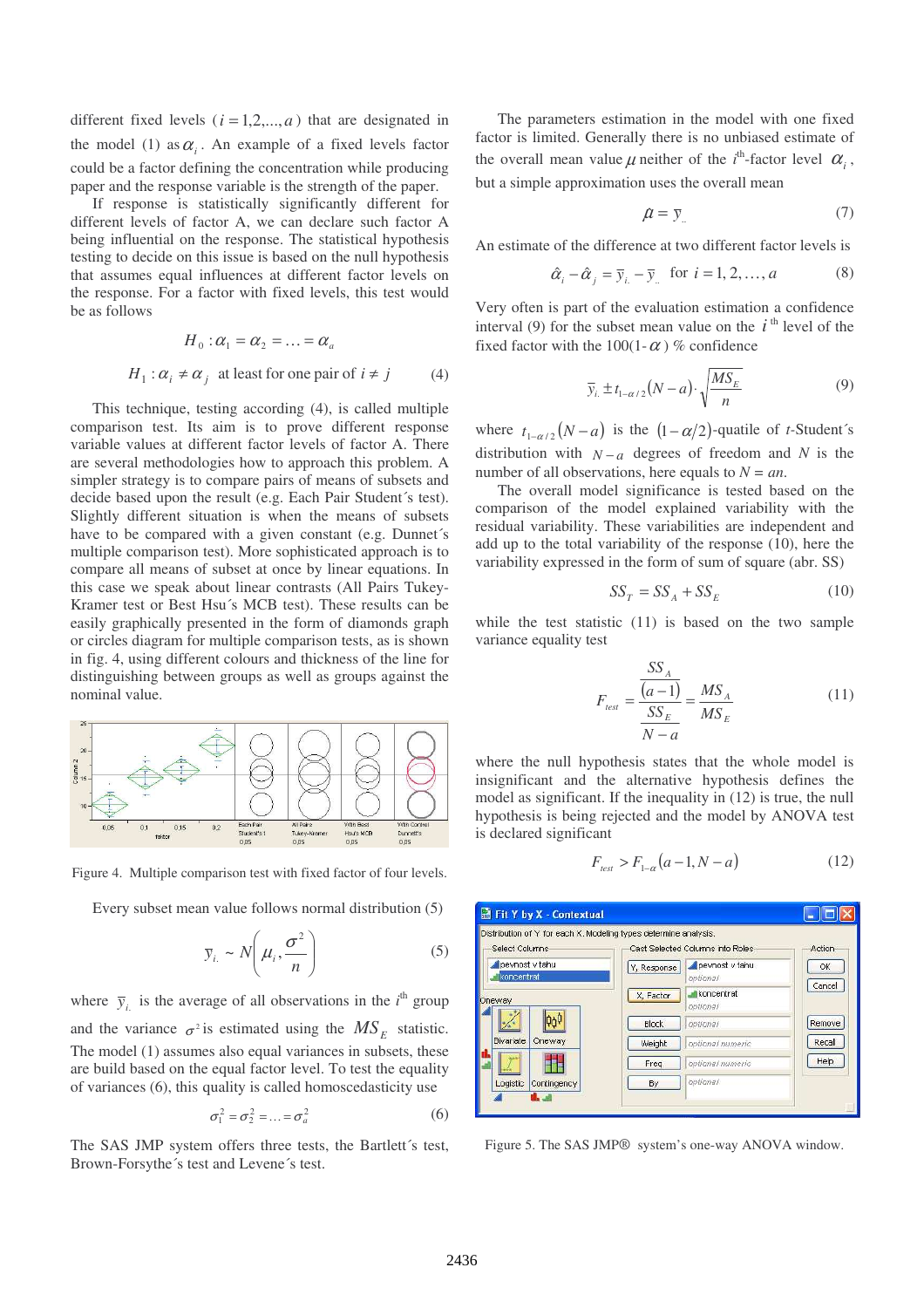#### *2.1.1. Random effects*

The second possibility for the factor declaration is to be random, in which case factor B is defined by variance  $\sigma_{\beta}^2$ (15). Let's assume the following statistical model (13)

$$
y_{ij} = \mu + \beta_i + \varepsilon_{ij} \tag{13}
$$

and independent random errors normally distributed

$$
\varepsilon_{ij} \sim N\left(0, \sigma_e^2\right) \tag{14}
$$

and random factor

$$
\beta_i \sim N(0, \sigma_\beta^2) \tag{15}
$$

The variance for each observation is

$$
Var(y_{ij}) = \sigma_{\beta}^2 + \sigma^2
$$
 (16)

where sigmas squared in (16) are called variance components and then the overall model is called the model with variance components. Prerequisite requirements of the model (13) are

$$
cov(\beta_i, \beta_j) = 0 \text{ for all } i \neq j
$$
  
\n
$$
cov(\beta_i, \varepsilon_{jk}) = 0 \text{ for all } i, j, k
$$
  
\n
$$
cov(\varepsilon_{ij}, \varepsilon_{kl}) = 0 \text{ for all } i \neq k
$$
  
\n
$$
cov(\varepsilon_{ij}, \varepsilon_{il}) = 0 \text{ for all } j \neq l
$$
 (17)

An example of a random effect is when different children have different starting point, when approaching to study their reaction. Then testing the significant influence of a random factor (defined in compliance with (15)) one can proceed with a hypothesis test (18) as

$$
H_0: \sigma_\beta^2 = 0
$$
  

$$
H_1: \sigma_\beta^2 > 0
$$
 (18)

Results of factor significance on response from the influence test (in (4) or (18)) and the overall significance of the model itself, are summarized in ANOVA table which comprises of these columns: title of the source of variability, sum of squares, degrees of freedom, means of squares, Ftest and p-value. ANOVA tables are nowadays used in this standard format. Other statistics that accompany ANOVA model are R-Square, coefficient of variation or Root MSE.

Subsequent testing of residuals for normality can be done by several statistical tests. To list several widely spread, one can mention the Shapiro-Wilk´s, the Kolmogorov-Smirnov´s, the Cramer-von Mises´s or the Anderson-Darling's tests. Graphical approaches are often used in the form of probability plot, quantile plot or histogram. In the case of residuals are not normally distributed these parametric approaches of evaluation can not be used and data has to be re-evaluated by nonparametric tests.

#### *2.1.2. Power and sample size*

The second Chapter of the monograph continues the first Chapter with computations of sample size  $(n)$ , power  $(1-\beta)$ and significant difference  $(\delta)$ . Available is also a computation of sample size for detecting a change in difference at significance level  $(a)$ . SAS JMP system enables plotting of operation curves for different combinations of the probability of the error of the first kind ( $\alpha$ ), the probability of the error of the second kind ( $\beta$ ), power  $(1-\beta)$  and significant difference  $(\delta)$ . This is valid if the normal distribution assumption is met, but for any other distribution the SAS JMP system seeks a proper way to approximate it with a normally distributed random variable [9-10].

#### *2.2. Designs with blocking factor*

In the third Chapter blocking is added to designs. Simplified one can say that a factor is organized in blocks when we assume not full randomization of treatments and we introduce a block structure to the data sets observed. This is mostly captured in the model by a fixed factor without interactions with other factors within the model, even though this model could be adjusted also for interactions.

#### *2.3. Two factor designs*

Two factor designs are simple enough to explain the possibilities to combine the fixed and random factors using. Also the principles of interaction and design qualities can be presented to the reader. Three different two factor designs are presented in the monograph.

#### *2.4. Square designs*

Typical multi-factor designs with factors having several levels are lattice designs, Latin square designs, Greco-Latin square designs or Youden square designs. All these designs assume no interaction between factors. All basic designing principles like repetitions, randomization or balancedness are explained.

#### *2.5. Multi-factor designs*

Further in the subsequent Chapter is explained the full factorial design with interactions and effects estimation. Later is detailed the principle of reducing a full factorial design based on the generating relation and finding the confounding of a reduced factorial design. Design resolution principle is also explained. In this Chapter are four applications solved using the SAS JMP® system.

The model consists of a mean value which is assumed to be constant ( $\mu$ ), fixed factors A & B ( $\alpha_i$ ,  $\beta_j$ , with  $i = 1, 2, \dots, a$ and  $j = 1, 2, \dots, b$ , their interactions  $(\alpha \beta_{ij})$  plus independent random errors  $(\varepsilon_{ij})$ . All terms model the response, here  $y_{ij}$  in (19), when the requirement of normal distribution of random errors in (2) or (14) are met

$$
y_{ij} = \mu + \alpha_i + \beta_j + \dots + \alpha \beta_{ij} + \dots + \varepsilon_{ij}
$$
 (19)

One important conclusion from experimentation is whether either the main factor or interactions influence the response.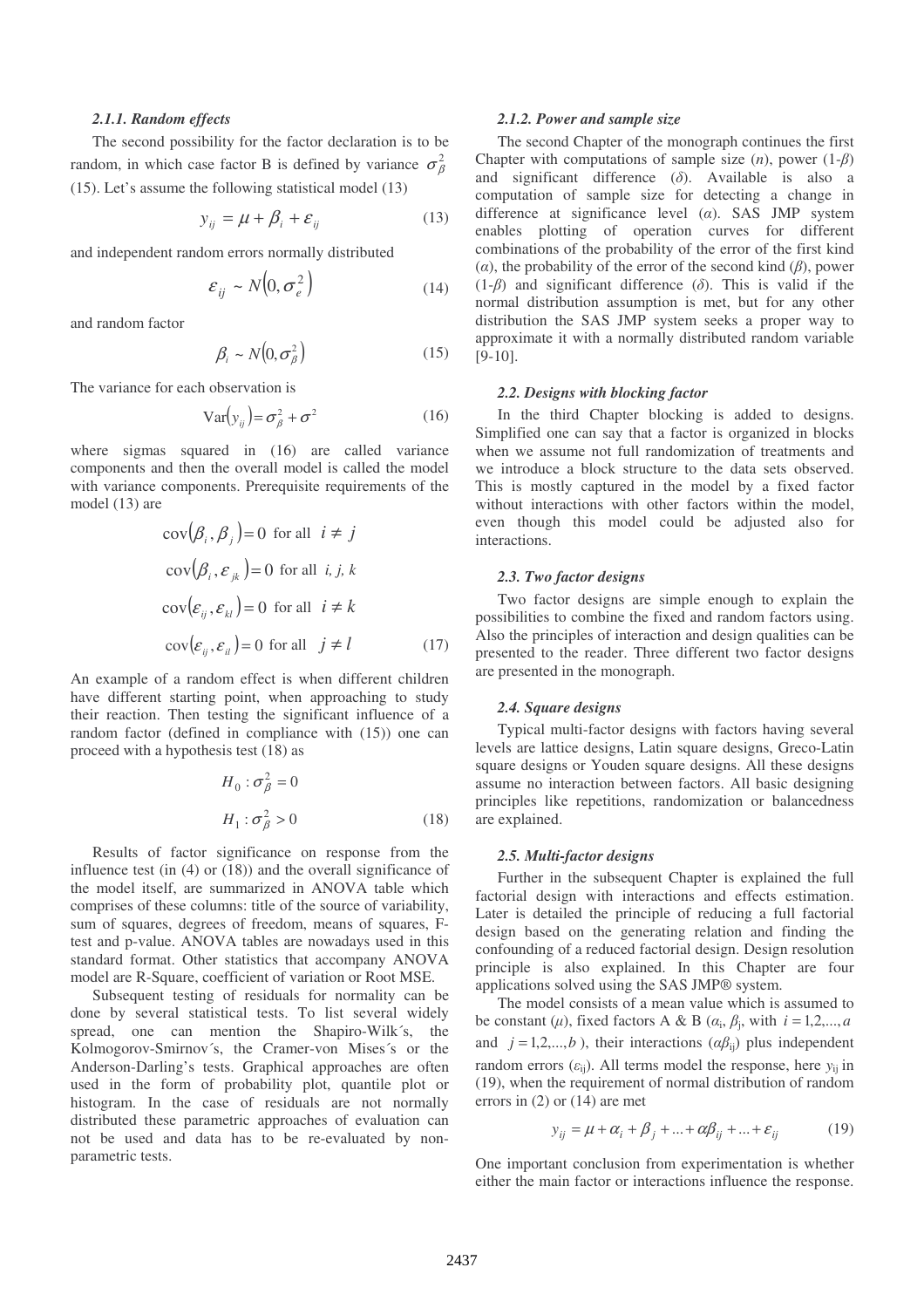In full factorial design  $2^k$ , a design with *k* fixed two level factors, is the main factor A effect  $\lambda_A$  estimated

$$
\hat{\lambda}_A = \overline{y}_{A+} - \overline{y}_{A-} \tag{20}
$$

where  $\bar{y}_{A+}$  and  $\bar{y}_{A-}$  are averages of observations at factor A levels respectively. In the same way are estimated main effects of other fixed factors. The estimate of interaction between factors A & B is

$$
\hat{\lambda}_{AB} = \frac{\bar{y}_{A+B+} - \bar{y}_{A-B+} - (\bar{y}_{A+B-} - \bar{y}_{A-B-})}{2}
$$
(21)

where  $\bar{y}_{A+B+}$  is the average of observations at the factors level A+B+. Sum of squares can be easily computed from factor main effects and interactions (18) as

$$
SS_A = n \cdot \lambda_A^2
$$
  
\n
$$
SS_B = n \cdot \lambda_B^2
$$
  
\n
$$
SS_{AB} = n \cdot \lambda_{AB}^2
$$
 (22)

Different multi-factor designs are detailed in different Chapters as given.

#### *2.6. Hierarchical designs*

Hierarchical designs enable estimation of variance while there are only selected levels for factor combinations. These factors´ settings do not account for interactions between factors which is a result of the hierarchical structure of factors in the selected design. These designs are often used for evaluation of laboratory experimentation where factors can be for example operator, date of experimentation, laboratory method, different machinery, etc. These designs are often used for inter-laboratory comparisons.

#### *2.7. Response surface designs*

More sophisticated design approach is to use a response surface design. These designs cover evenly the experimental space. Box-Behnken design, Doehlerts´ geometrical designs (pentagonal and hexagonal designs) and the central composite designs are also suitable for expanding the experimental space mostly by the steepest accent or the steepest descent methodology. Very often are added central and axial points that create a hypercube or a hypersphere. Rotatability and orthogonality can be features of desings. The main aim of these designs is slightly altered in comparison to classical designs as these designs provide the functional estimates of the response, in either linear form

$$
y = \beta_0 + \sum_{i=1}^{n} \beta_i x_i + \varepsilon
$$
 (23)

or second order function

$$
y = \beta_0 + \sum_{i=1}^n \beta_i x_i + \sum_{i=1}^n \beta_{ii} x_i^2 + \sum_{i < j}^n \sum_{j=1}^n \beta_{ij} x_i x_j + \varepsilon \tag{24}
$$

where the function is polynomial and  $\beta$ 's are coefficients and *x* represent the prediction variables in the model.

Second order functions are not linear any more and curvature can be calculated and tested for difference from zero.

Advantageous is to use additional central points to prove the quality of the model function established in the experiment as well as to use other types of additional points to widen the design space, e.g. axial points, etc.

#### *2.8. Nonlinear designs*

More comprehensive than response surface designs are nonlinear designs. They often model kinetics of chemical reactions that are either log normally or exponentially distributed. The SAS JMP*®* system uses the standard least square method to compute estimates. Another possibility is the stepwise regression method that is particularly suitable in nonlinear designs. In menu Personality of the window Fit Model with selected Model Specification are also listed Manova and Loglinear Variance approach for special problems. Another option is to use Generalized Linear Model for evaluation.

#### *2.9. Mixture designs*

Similar designs are designs for mixtures. They can be modelled in SAS JMP*®* by functions alike those given by (23) and (24), but also higher order functions (cubic) often called Scheffe's cubic model or altered cubic function, here in (25) a function without an intercept

$$
y = \sum_{i=1}^{k} \beta_i x_i + \sum \sum_{i < j}^{k} \beta_{ij} x_i x_j + \sum \sum_{i < j < k} \sum \beta_{ijk} x_i x_j x_k \tag{25}
$$

SAS JMP® system offers users a variety of different model effects, like factorial (full factorial, factorial to a given degree, factorial sorted), response surface, mixture response surface, polynomial to a given degree, Scheffe's cubic (25) and radial.

Mixtures have to meet at least one requirement limiting the experimental space that is formulated in (26)

$$
x_1 + x_2 + \dots + x_k = 1 \tag{26}
$$

and that prevents in most cases from estimation of the intercept in the model function. The SAS JMP*®* system provides the user with this selection of mixture designs:

- simplex centroidal
- simplex lattice
- extreme vertices with the possibility of adding a linear constraint to a design
- ABCD mixture design for factor screening
- optimal design mirroring experimental needs and meet specific requirements.

# *2.10. Optimal designs*

There are several different kinds of optimal designs, like A-, D- G- or V- optimality criterion fulfilling designs. There are two big groups of optimality criteria, one group optimizes the variance of the estimated function of